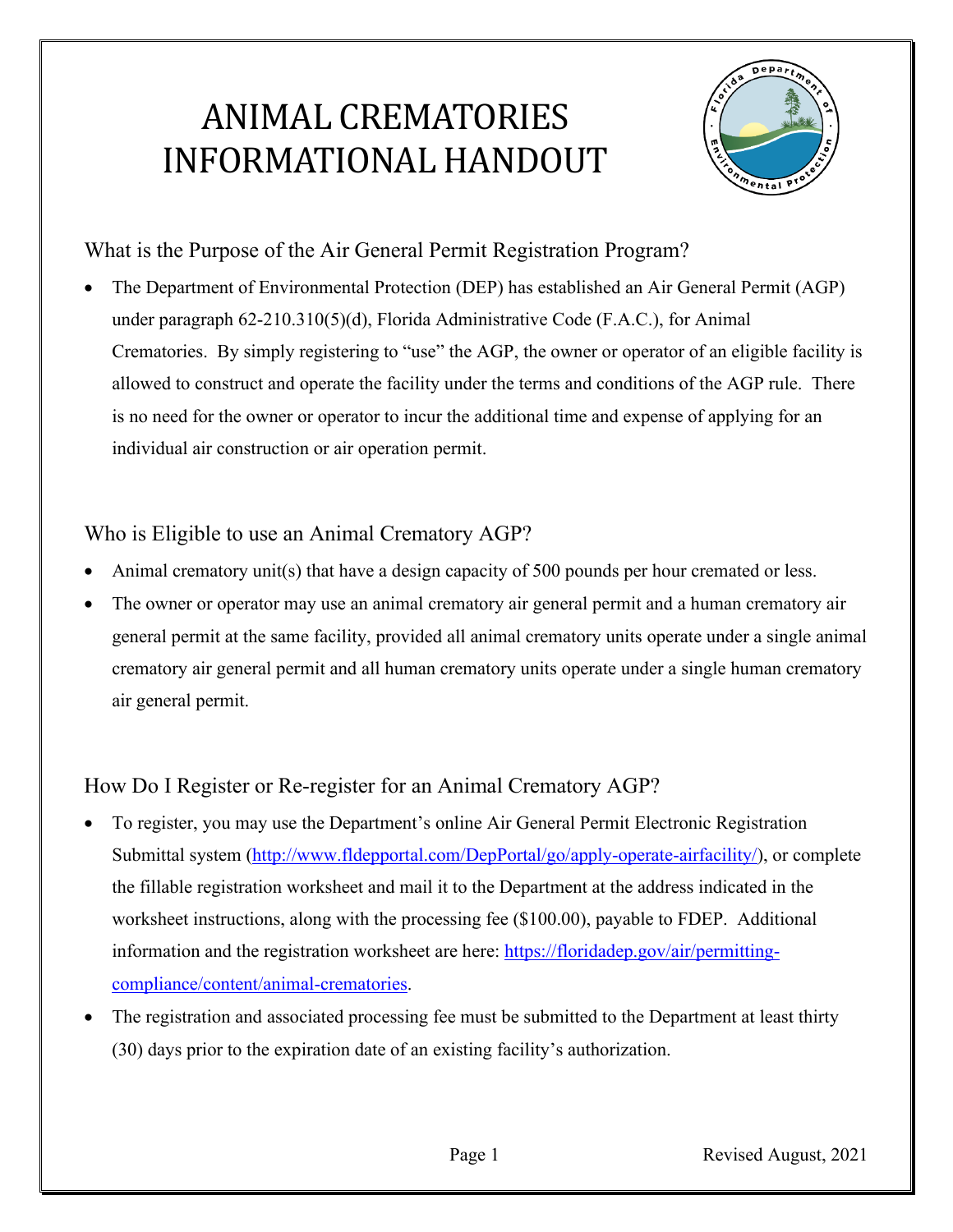- For a new facility, the registration must be submitted at least thirty (30) days before intending to use the AGP rule authority.
- If certain changes occur at an existing animal crematory facility, the owner/operator must re-register for use of the AGP. Re-registration of the AGP is required for the following changes:
	- o Change of ownership
		- The new owner/operator must submit a registration along with a fee of \$100.00, at least thirty (30) days before intending to use the AGP rule authority.
		- The current owner operator is encouraged to notify the Department prior to the sale of the facility.
	- o Physical change in location
	- o Proposed new construction
	- processed, or intended use than that noted in the most recent registration form) o Modifications to equipment (installation of new process or air pollution equipment; alteration of existing process or control equipment; or replacement of existing process or control equipment with equipment substantially different in terms of capacity, method of operation, material

What is required by the Animal Crematory AGP Rule?

# General Requirements

- This Air General Permit is valid only for the specific activity indicated. Any deviation from the specified activity and the conditions for undertaking that activity shall constitute a violation of the permit.
- The facility shall not emit objectionable odors.

#### Emission Limiting Standards

- Visible emissions shall not exceed 5% opacity, except that visible emissions not exceeding 15% opacity shall be allowed for one six-minute period in any one-hour period.
- corrected to  $7\%$  O<sub>2</sub>. • Particulate matter emissions shall not exceed 0.080 grains per dry standard cubic foot of flue gas,
- Carbon Monoxide (CO) emissions shall not exceed 100 parts per million by volume, dry basis, corrected to  $7\%$  O<sub>2</sub> on an hourly average basis.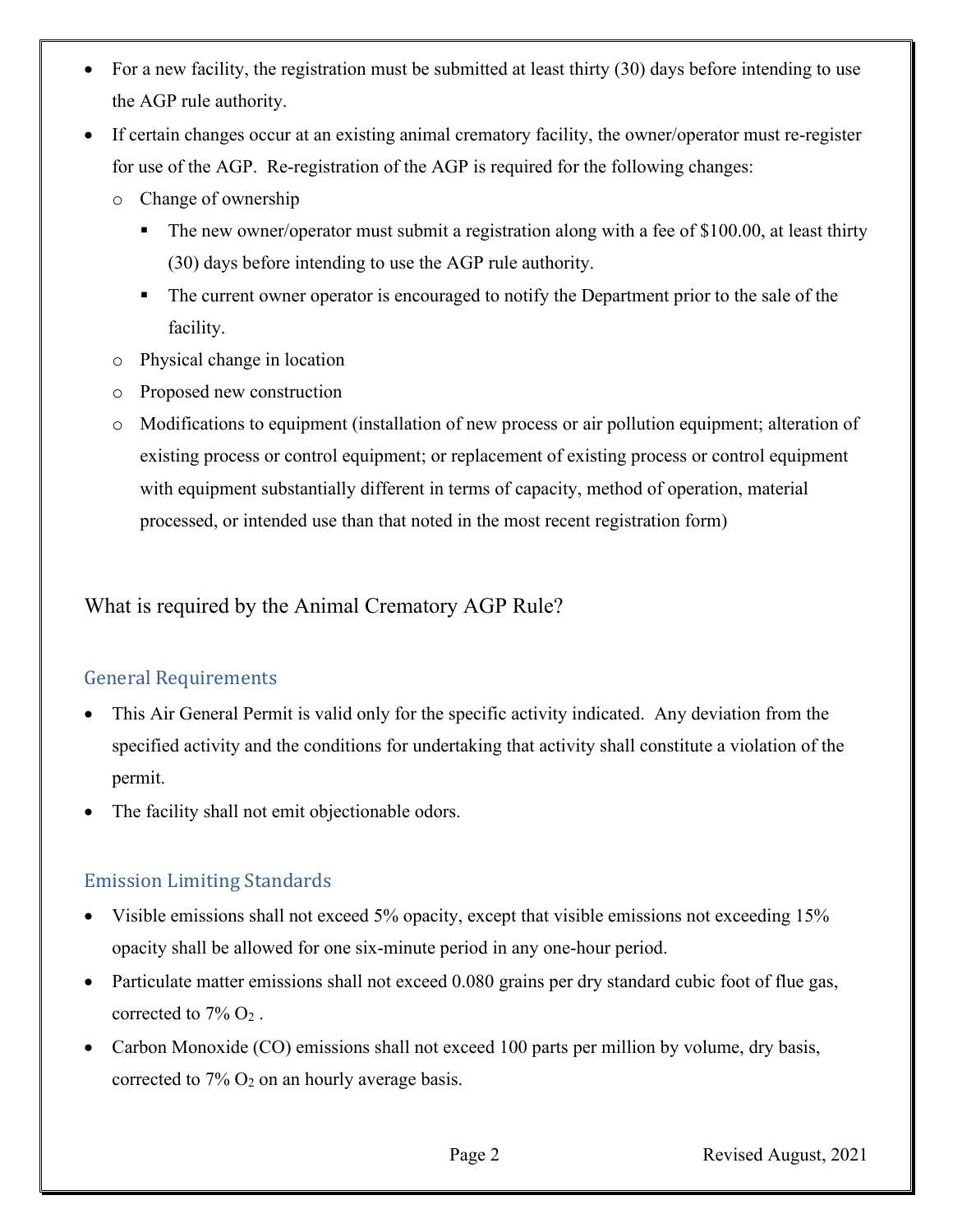#### Operating Temperatures

Operating temperatures for crematory units depend upon the date of original construction.

- Crematory units for which a complete application to construct a new unit or a new registration was received by the Department on or after August 30, 1989 the following parameters apply:
	- o Animal crematory units shall have design calculations to confirm sufficient volume in the secondary chamber combustion zone to provide at least a 1.0 second gas residence time at 1800°F. This information must be provided to the Department with the AG permit registration worksheet for the proposed new unit;
	- o The actual operating temperature of the secondary chamber combustion zone shall be no less than 1600°F throughout the combustion process in the primary chamber; and
	- o Cremation in the primary chamber and stack volumes shall not begin unless the secondary chamber combustion zone temperature is equal to or greater than 1600°F.
- Department prior to August 30, 1989, the following operating parameters apply: • Crematory units for which a complete application to construct a new unit was received by the
	- o Maintain the actual operating temperature of the secondary chamber combustion zone at no less than 1400°F throughout the combustion process in the primary chamber; and
	- o Cremation in the primary chamber shall not begin unless the secondary chamber combustion zone temperature is equal to or greater than 1400°F.

#### Allowed Materials

- weight chlorinated plastics as demonstrated by the manufacturer's data sheet. If containers are • Animal crematory units shall cremate only animal remains and, if applicable, the bedding associated with the animals and appropriate containers. Containers shall contain no more than 0.5 percent by incinerated, documentation from the manufacturers certifying that they are composed of 0.5 percent or less by weight chlorinated plastics shall be kept on-file at the site for the duration of their use and for at least five (5) years after their use.
- • Animal crematory units shall not cremate dead animals which were used for medical or commercial experimentation.
- No other material, including biomedical waste as defined in Rule 62-210.200, F.A.C., shall be incinerated.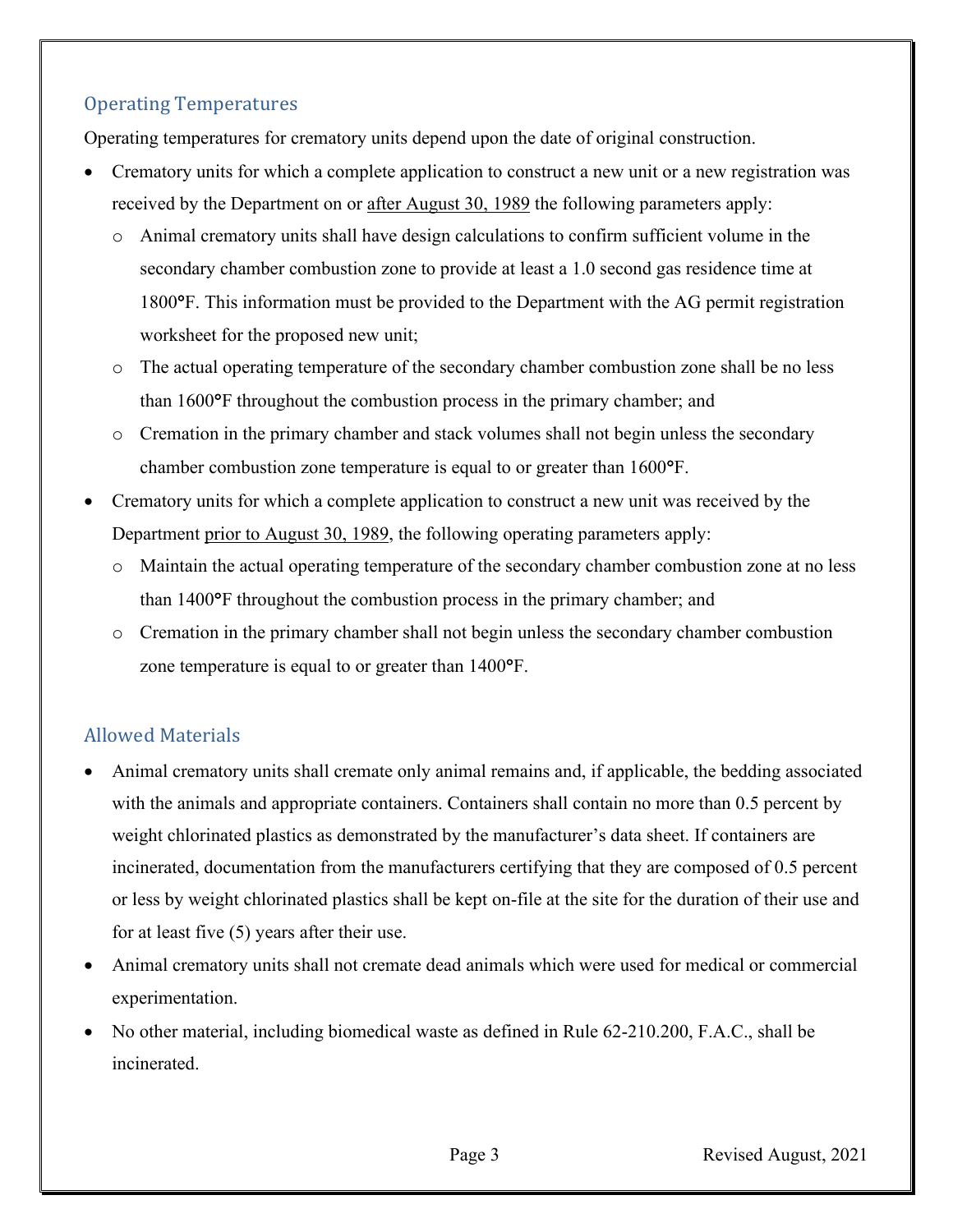#### Equipment Maintenance.

- All animal crematory units shall be maintained in proper working order in accordance with the manufacturer's specifications to ensure the integrity and efficiency of the equipment.
- If a crematory unit contains a defect that affects the integrity of the unit, the unit shall be taken out of service. No person shall use or permit the use of that unit until it has been repaired or adjusted.
- A written plan with operating procedures for startup, shutdown and malfunction of each crematory unit shall be maintained and followed during those events.
- Each unit's burners shall be operated with a proper air-to-fuel ratio. If the unit so allows, the burners' flame characteristics shall be visually checked at least once during each operating shift and adjusted when warranted by the visual checks.
- Repair records on all crematory units shall be maintained onsite for at least five (5) years.

#### Test Methods and Procedures.

- All emissions tests shall comply with the following requirements.
	- o The reference test method for visible emissions shall be EPA Method 9.
	- o The reference test method for carbon monoxide shall be EPA Method 10.
	- o The reference test method for oxygen shall be EPA Method 3.
	- o The reference test method for particulate matter emissions shall be EPA Method 5. The minimum sample volume shall be thirty (30) dry standard cubic feet.
- Testing of emissions shall be conducted with the unit operating at a capacity that is representative of normal operations and is not greater than the manufacturer's recommended capacity.

#### Initial Compliance Demonstration and Testing Frequency

- days after the unit commences initial operation, and annually thereafter. The facility shall have a performance test conducted for visible emissions no later than sixty (60)
- matter, except when the Department, after investigation has good reason to require a special The owner or operator of any animal crematory unit with a capacity of less than 500 pounds per hour shall not be required to have performance tests conducted for carbon monoxide and particulate compliance test.
- Facilities in Broward, Duval County/City of Jacksonville, Hillsborough, Miami-Dade, Orange, Palm Beach, Pinellas, and Sarasota counties may have additional requirements and frequency of testing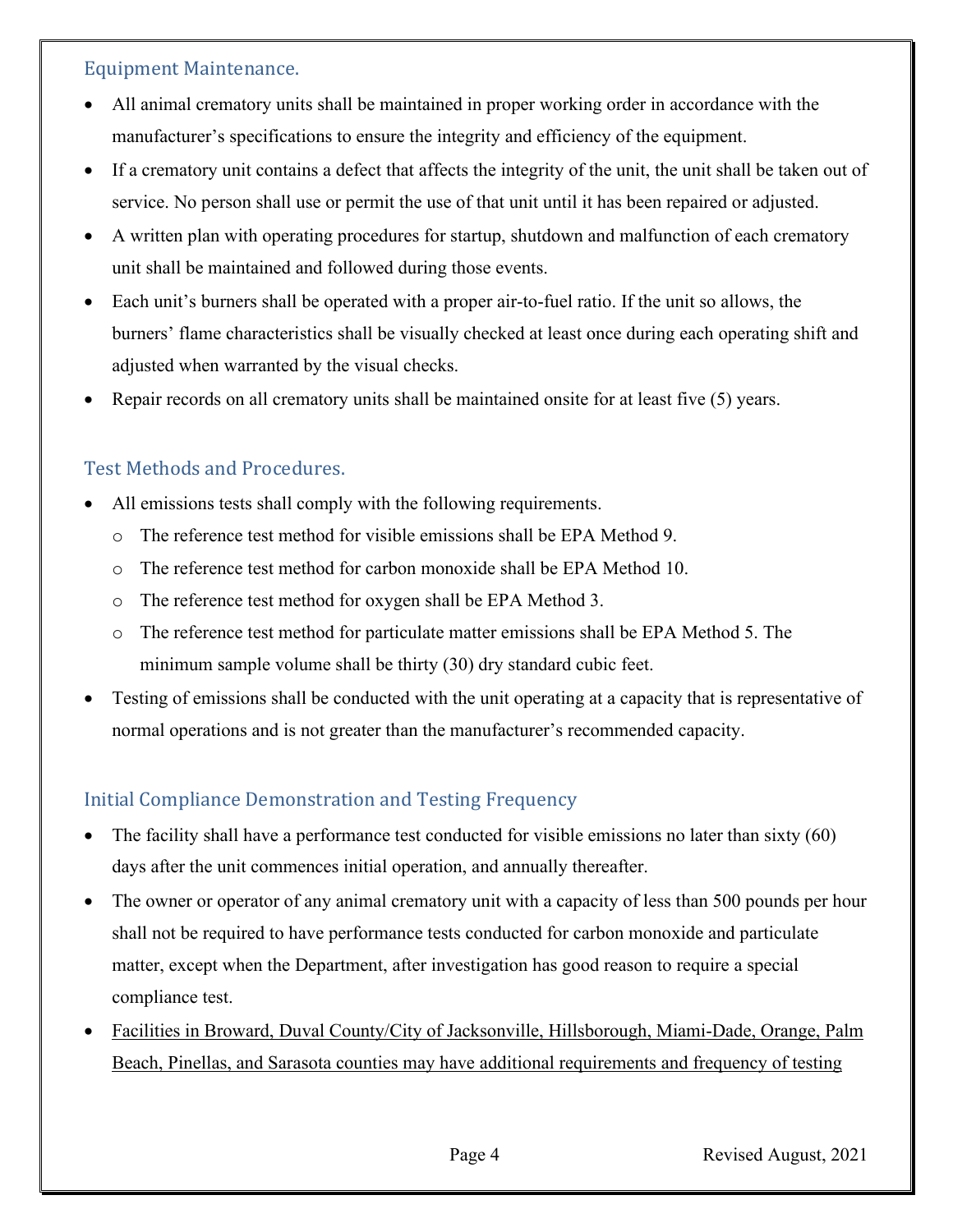for performance tests. Owners and operators located in those counties are responsible for contacting their local program to comply with local requirements.

#### Continuous Monitoring Requirements.

- Each animal crematory unit shall be equipped and operated with a continuous monitor to record temperature at the point or beyond where 1.0 second gas residence time is obtained in the secondary chamber combustion zone in accordance with the manufacturer's instructions.
- Each crematory unit installed after February 1, 2007, shall be equipped and operated with a pollutant monitoring system to automatically control combustion based on continuous in-stack opacity measurement. Such system shall be calibrated to restrict combustion in the primary chamber whenever any opacity exceeding fifteen percent (15%) opacity is occurring.
- The following records shall be recorded and maintained on-site readily available for review at the request of the Department. The file shall be retained for at least five (5) years following the recording of such measurements, maintenance, reports, and records.
	- commenced, temperature markings, the date and time, and the name of the operator; o All temperature measurements, including indication of when cremation in the primary chamber
	- o All continuous monitoring systems, monitoring devices, and performance testing measurements;
	- o All continuous monitoring system performance evaluations;
	- o All continuous monitoring system or monitoring device calibration checks; and
	- o All adjustments, preventive maintenance, and corrective maintenance performed on these systems or devices shall be recorded in a permanent legible form available for inspection, including indication of when the opacity measurement system was cleaned and checked for proper operation in accordance with the manufacturer's recommended maintenance schedule.

#### Record-keeping

The owner or operator of the unit shall maintain records for:

- Particulate matter and carbon monoxide compliance demonstration life of the equipment
- Visible emissions compliance demonstration life of the equipment
- Continuous monitoring data five (5) years
- Crematory container composition five (5) years
- Repair records on all crematory units five (5) years